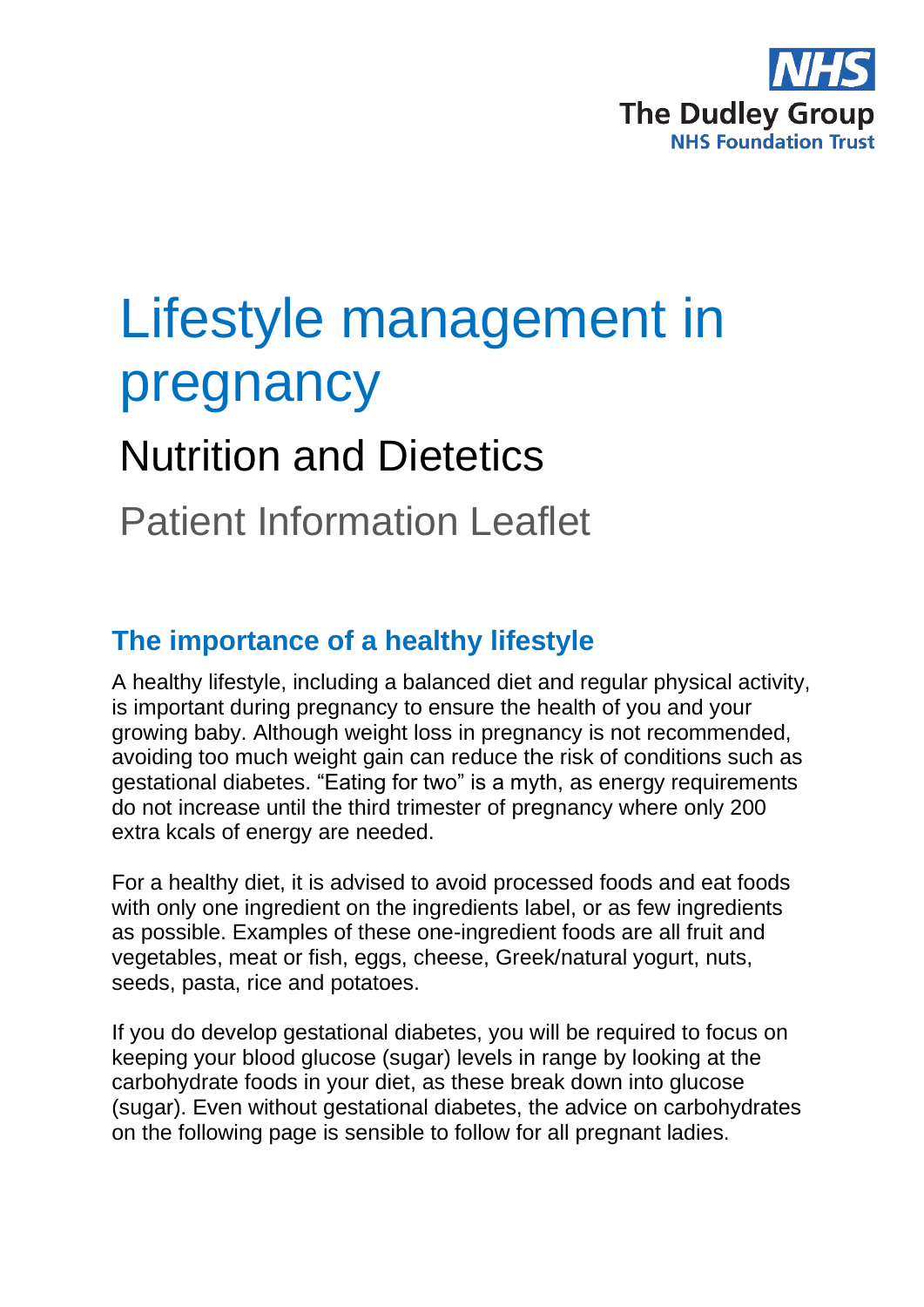#### **Carbohydrates and keeping your blood glucose (sugar) levels in target**

All carbohydrate foods break down into glucose (sugar) in the blood. The table below show foods that are carbohydrates. There are different recommendations for starchy carbohydrates, simple sugars and natural sugars which are explained below the table. It is not recommended to stop eating carbohydrates, instead portion size is important.

| Carbohydrates                                                                                                                                                                                                                                                                                                  |                                                                                                                                                                                                                                                                                      |                                            |
|----------------------------------------------------------------------------------------------------------------------------------------------------------------------------------------------------------------------------------------------------------------------------------------------------------------|--------------------------------------------------------------------------------------------------------------------------------------------------------------------------------------------------------------------------------------------------------------------------------------|--------------------------------------------|
|                                                                                                                                                                                                                                                                                                                | Foods containing sugar                                                                                                                                                                                                                                                               |                                            |
| <b>Starchy foods</b>                                                                                                                                                                                                                                                                                           | <b>Simple sugars</b>                                                                                                                                                                                                                                                                 | <b>Natural sugars</b>                      |
| • Bread / $cobs /$ rolls<br><b>Rice</b><br>Crackers<br>Potatoes (chips and<br>crisps)<br>Pasta<br><b>Breakfast cereals</b><br>Anything made with<br>flour<br>Chapatti / naan / roti<br>Couscous<br>Pastry (pies,<br>sausage rolls)<br>Yam<br>Fufu<br>Plantain<br>Eba / Gari<br>Coating - breaded /<br>battered | <b>Sugar</b><br>$\bullet$<br>Jam<br><b>Fizzy drinks</b><br><b>Sweets</b><br><b>Cakes</b><br><b>Biscuits</b><br><b>Desserts</b><br>• Chocolate<br><b>Jar sauces</b><br>• Sauces (ketchup /<br>brown / BBQ)<br>• Tinned spaghetti<br><b>Fruit juice</b><br><b>Honey</b><br>Maple syrup | $\bullet$ Milk<br>• Yoghurt<br>• All fruit |

#### **Simple sugars**

- Minimise these foods first (above in bold) to help control blood glucose.
- Replace sugar and honey in drinks and on food with artificial sweeteners.
- Choose diet drinks or sugar-free versions.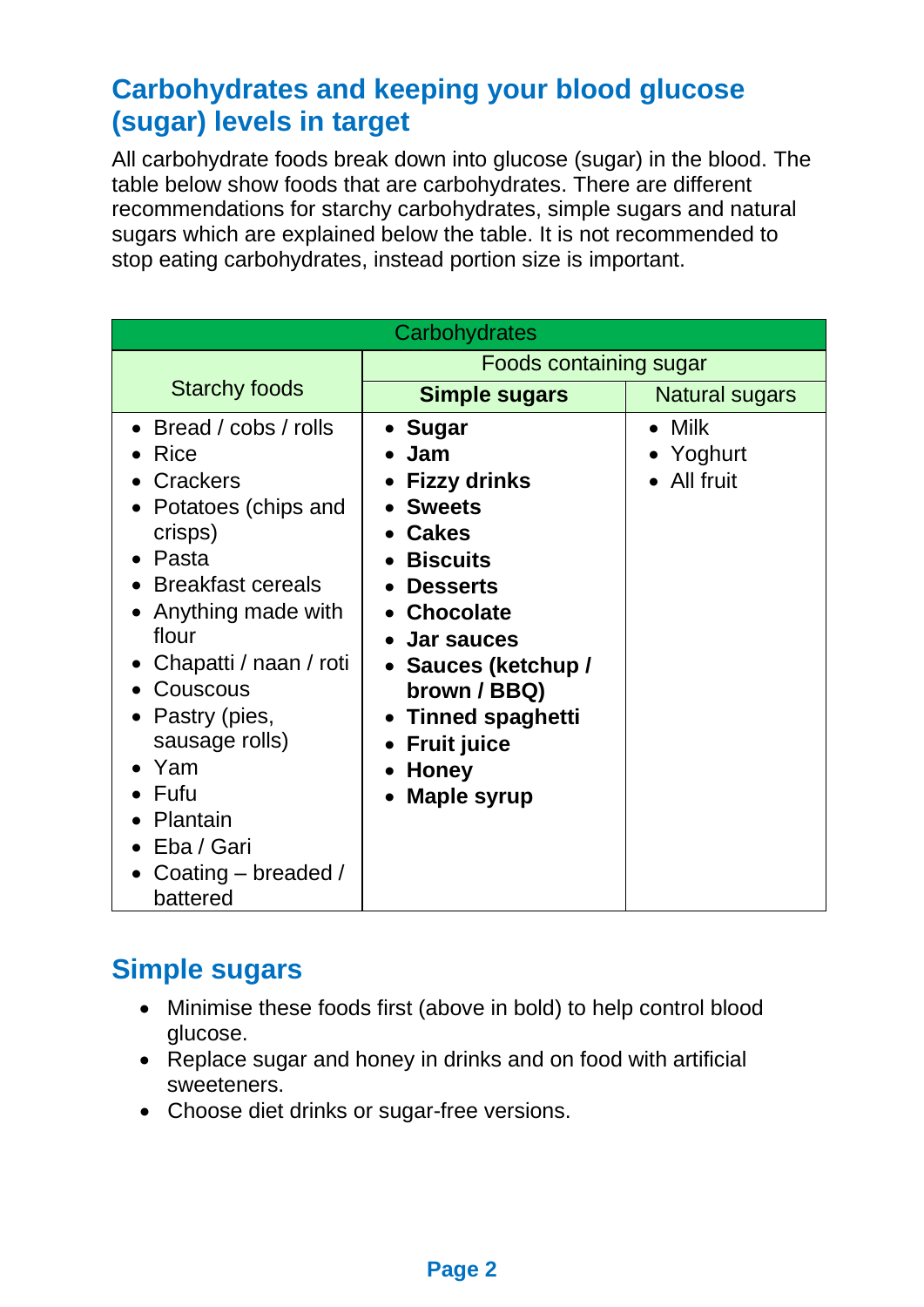#### **Natural sugars**

- Limit fruit to two to three small portions per day spread out. One portion is 80g eg a fun-size banana, a medium apple, one quarter of a mango or a handful of grapes/berries.
- Instead of drinking fruit juice and smoothies, it is advisable to eat a piece of fruit as it will not cause as great a spike in glucose.
- Milk and yogurt are a good source of calcium when eaten in moderation, and should contribute to your recommended three portions of calcium per day (see advice on calcium on page 6).

#### **Starchy carbohydrates**

- Do not stop eating starchy carbohydrates. Include these in each of your three meals per day.
- Always add protein (chicken, meat, fish, eggs, vegetarian alternatives. cheese, beans) and vegetables / salad to each meal as this will help keep your glucose levels steadier.
- Aim to fill **one quarter to one third** of your plate with starchy carbohydrates as per the diagram above.
- Suggested portion sizes:
	- o Two medium slices of bread.
	- o Four tablespoons of cooked rice / pasta / couscous.
	- o Four egg-sized new potatoes.
	- o One medium wrap / chapatti / pitta.
	- o Half of a fist-sized portion of fufu / plantain.
	- o Two slices of boiled yam.
- Avoid double portions, eg pasta and garlic bread, burger bun and chips etc.
- Choose high-fibre, low glycaemic index (GI) carbohydrates, eg seeded or wholegrain bread, brown / long-grain / basmati rice, ideally wholegrain pasta or white pasta cooked firm, and porridge (made from jumbo oats).
- Keep meals and snacks to before 10pm (including drinks containing milk).

#### **Balanced breakfast ideas**

• Two pieces of seeded bread plus eggs (could add mushrooms, fresh tomatoes or spinach or avocado).

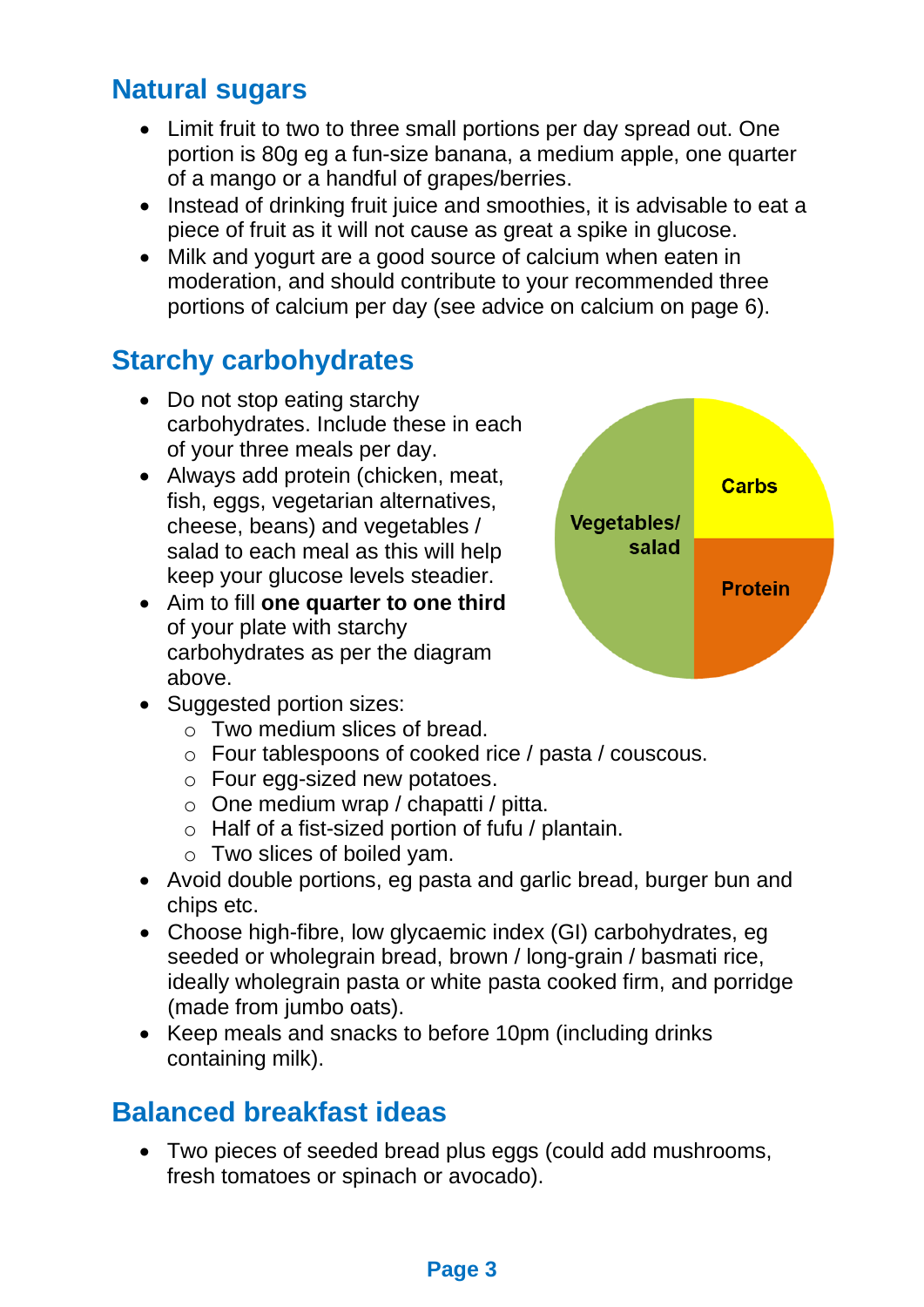- Two pieces of seeded bread plus peanut butter (no-added-sugar).
- Two pieces of seeded bread plus cheese (could add fresh tomatoes or mushrooms).
- 150g Greek / natural / no-added-sugar yogurt plus 80g berries and 30g nuts and / or seeds.
- One butter croissant with ham and cheese.

#### **Snacks**

- Snacks are not essential, but if you are hungry, limit yourself to **one** snack between each meal.
- Good snack ideas include meat, egg, cheese, Greek / natural yogurt, hummus and vegetable sticks, a portion of fruit, plain nuts, avocado, peanut butter, two wholegrain crackers with meat/cheese, two oatcakes with cheese/peanut butter, 200ml of milk, a small bar of dark chocolate, ice lollies made with diet drinks and sugar-free jelly.
- Snacks should be eaten two hours after a meal and one hour before the next meal.

#### **Drinks**

- Aim for six to eight cups of sugar-free fluid each day.
- Water is the best choice; however, tea, coffee, and other sugar-free drinks including no-added-sugar squash or sugar-free fizzy drinks also count.

### **Vitamin D supplement**

- Take a supplement containing **10 micrograms** per day (10mcg/400 international units).
- Check the supplement is safe for use in pregnancy with your GP / pharmacist.
- Taking one Healthy Start vitamin per day contains this amount.
- For more information about Healthy Start vitamins, please go to: <https://www.healthystart.nhs.uk/for-health-professionals/vitamins>

### **Physical activity**

- Any movement of your body will help lower blood glucose levels.
- 150 minutes of moderate intensity activity per week is recommended during pregnancy.
- Being active after mealtimes, even a 10 to 15 minute walk, helps to control blood glucose levels.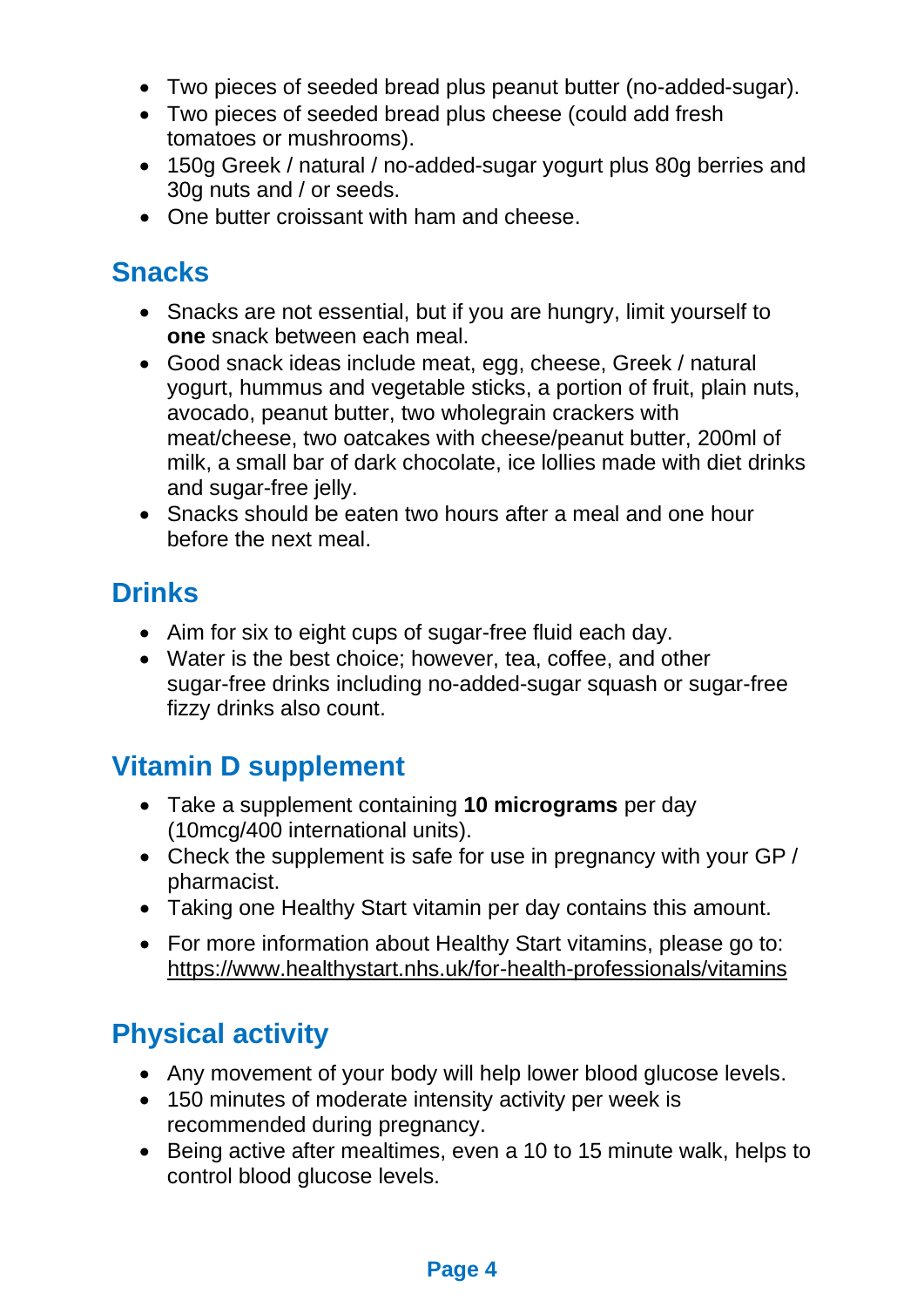- This does not need to be going to the gym; walking is a great accessible form of exercise.
- See the infographic below for pregnant women.



**Page 5**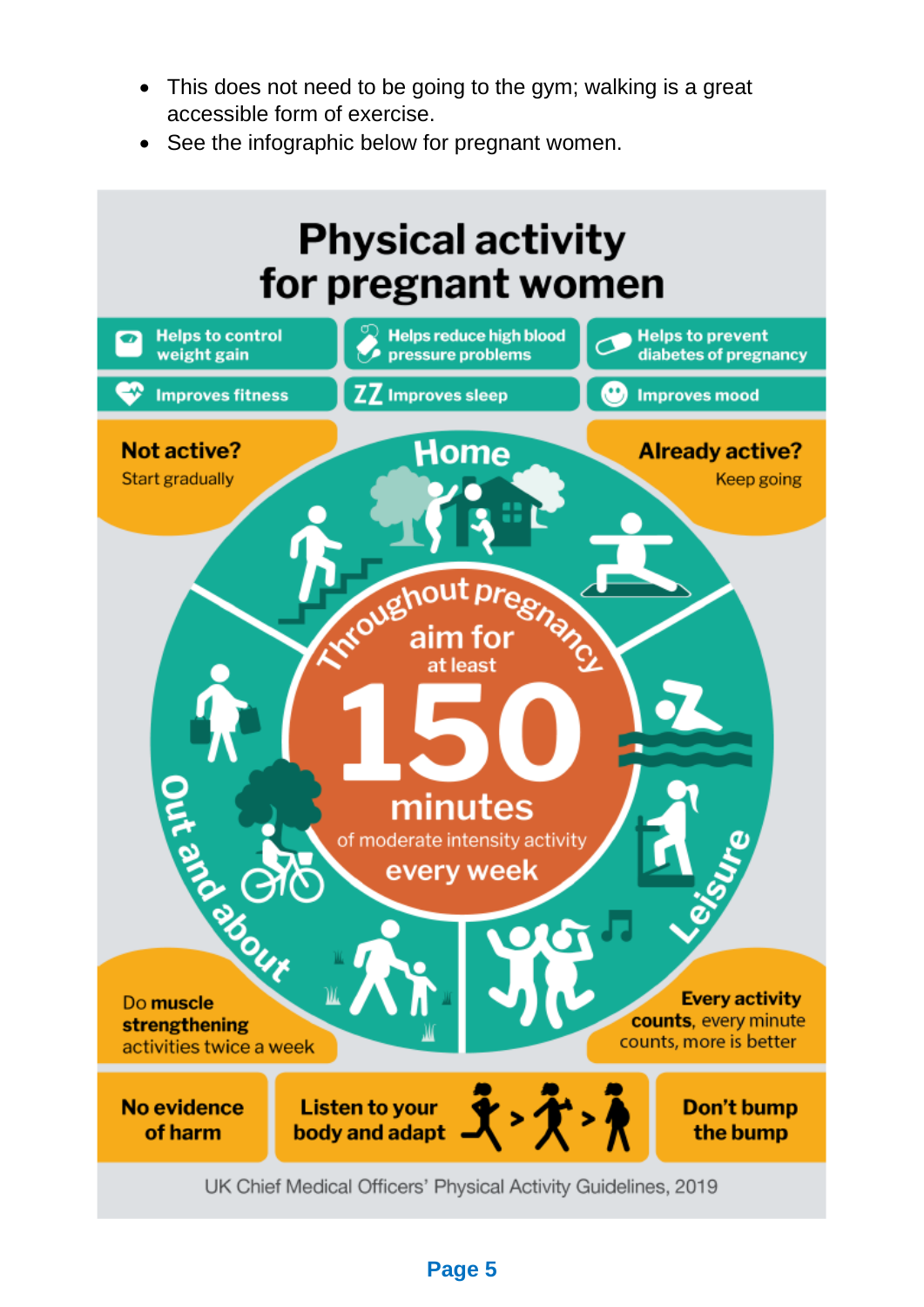#### **Calcium**

- Important for healthy bones and teeth of mother and baby.
- Aim for three portions of calcium per day.
- One portion is:
	- o 200ml milk
	- o 150g low-sugar yogurt
	- o 30g (matchbox-size) cheese
- Non-dairy sources include:
	- o Plant-based milks, eg soya / almond / coconut (with added calcium)
	- o Spinach, broccoli, cabbage, okra and spring greens
	- o Tofu
	- o Almonds
	- o Sardines and pilchards
	- o Beans and dahl

#### **Iron**

- Important to avoid tiredness and anaemia.
- Some good sources include:
	- o Red meat, eg beef, lamb and pork
	- o White meat and fish
	- o Beans, peas and lentils
	- o Nuts and seeds
	- o Eggs
	- o Spinach, cabbage and broccoli
	- o Tofu

#### **Caffeine**

- Have no more than **200mg** per day during pregnancy.
	- $\circ$  One mug of instant coffee = 100mg
	- $\circ$  One mug / small filter coffee = 140mg
	- $\circ$  One mug of tea = 75mg
	- $\circ$  One cola can = 40mg

#### **Food safety**

- Limit canned tuna to four medium cans per week.
- Include oily fish for positive health benefits, but **no more than twice per week** (eg salmon, mackerel, sardines).

#### **Page 6**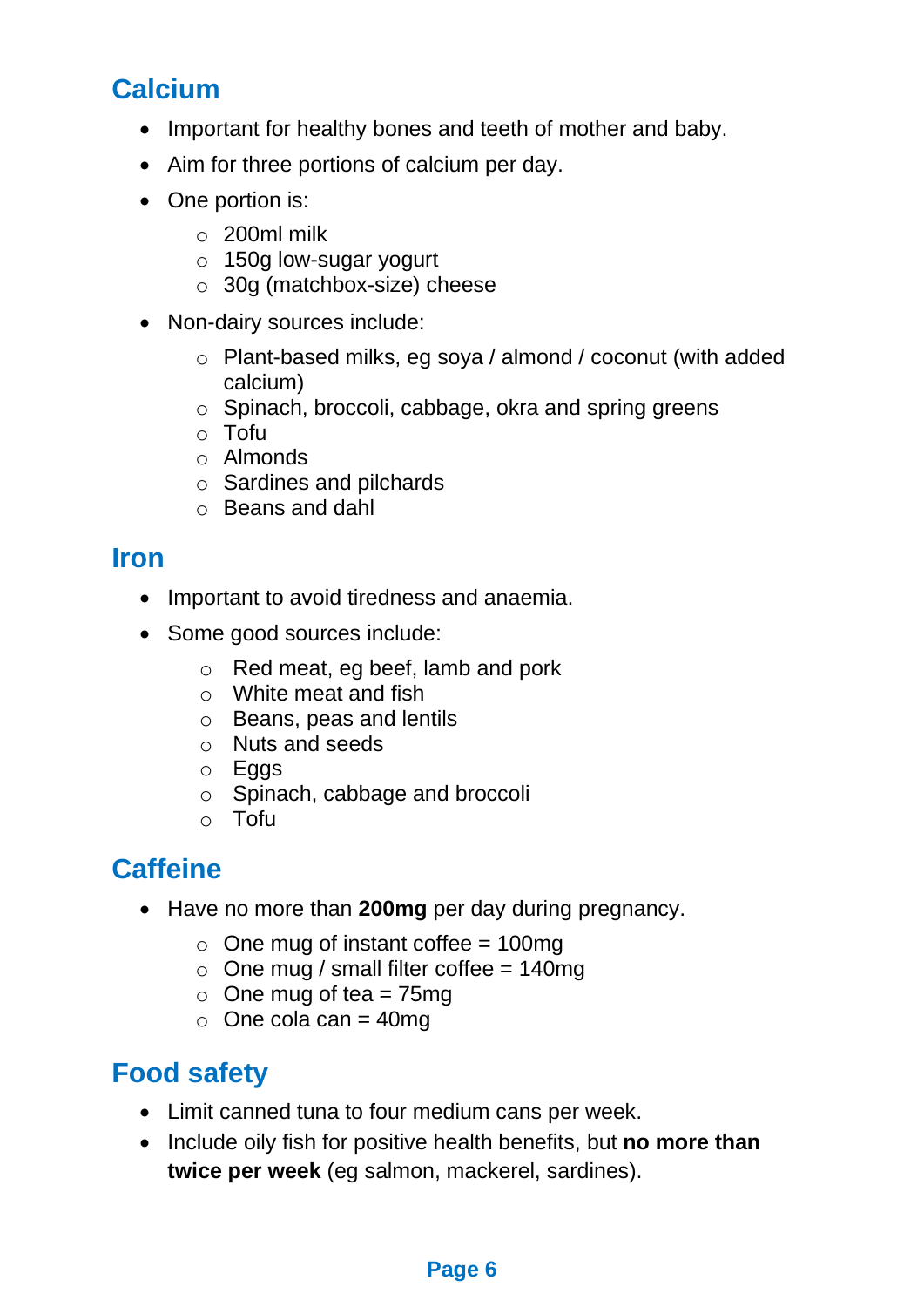- Always wash your hands after handling raw meats / poultry.
- Store raw and cooked foods separately.
- Ensure all food is heated thoroughly and piping hot.
- Chilled food should be stored below 5°C.
- Do not eat food after its "use by" date.

#### **Foods to avoid**

- $\star$  Raw shellfish.
- Shark, marlin and swordfish.
- Soft, ripened cheeses, including brie, camembert and some goat's cheeses.
- **\*** Blue veined cheeses, eg Danish blue.
- All unpasteurised dairy products.
- All types of pâté, including vegetable.
- \* Soft serve ice cream from vans or kiosks.
- **\*** Raw and undercooked meats and chicken.
- \* Multivitamin supplements containing an excess retinol form of vitamin A (choose a multivitamin safe for use in pregnancy).
- **\*** Fish liver oils containing more than 700mcg/day.
- Liver and liver products, eg pâté and faggots.